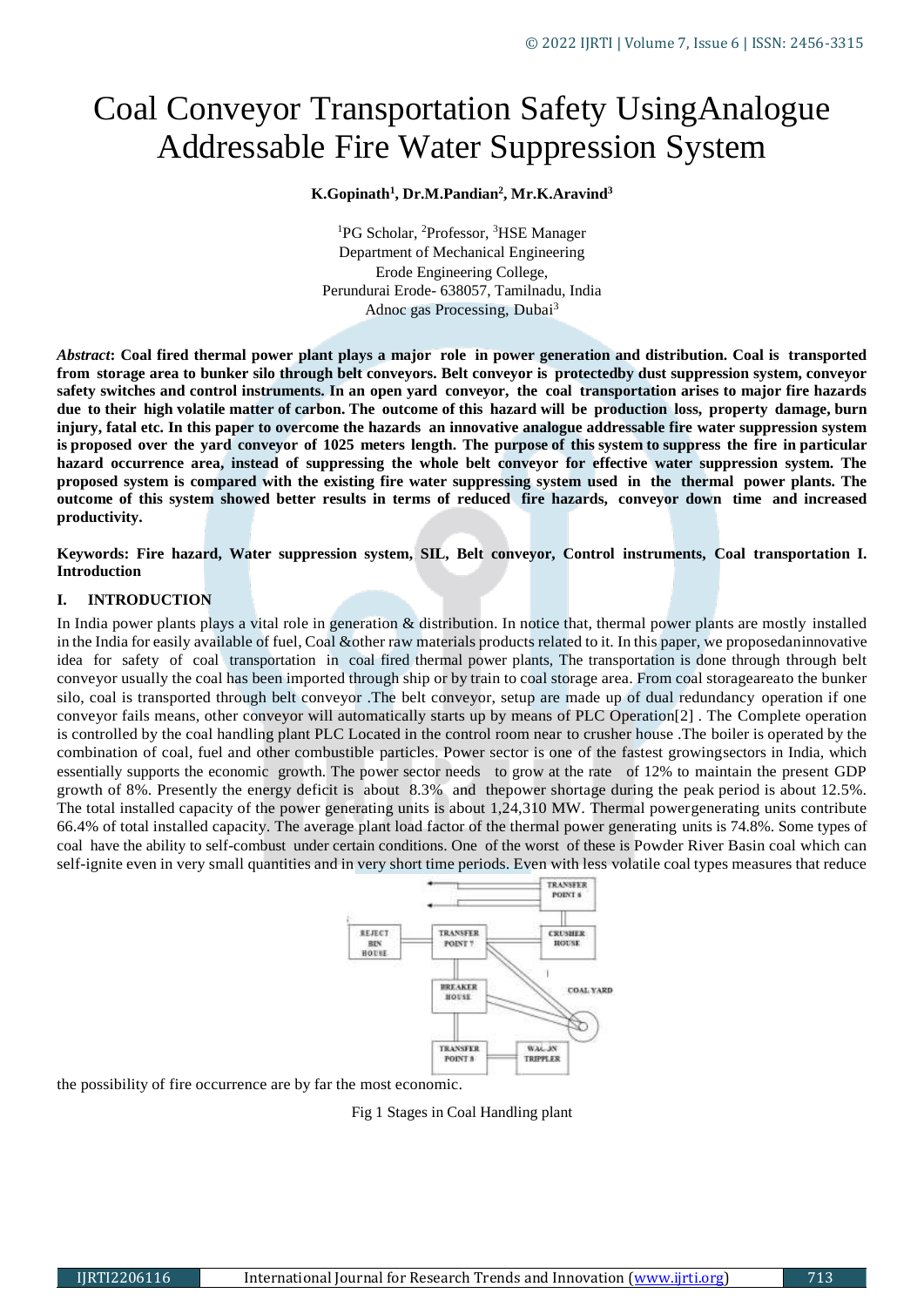*Jason kirby(2002)* Presented, Risk from fire exists anywhere significant amounts of coal are in transportation or storage.Coal in any form, is a combustible material, making it susceptible to a variety of ignition scenarios, and it should be treated with care. Bituminous Coal ignition temperature is 454degrees Celsius. Coal handling facilities typically suffer from fire risksdue to two sources of ignition that need to be considered. The first is coal itself (self-ignition); the second is the conveyor beltused in the transport of coal (hot burning coal, over-heating due to damaged bearings, roller, belt slip etc.). There are environmental issues caused by both, coal falling into natural water streams and burning coal. The trace elements contained incoal (and others formed during combustion) are a large group of diverse pollutants and can potentially cause a number of health and environmental effects.

*Kara A. Teacoach(2009)* Presented the suppression system which is able to suppress the fires in ten minutes to the point that a miner could extinguish it with a fire hose. However, in several of the tests, the fire re established itself a few minutes after thesprinkler water supply was cut off and quickly grew out of control. This report discusses the large scale experimental configuration, the installation specifications of the fire suppression system, and the results and conclusions regarding the effect ofair velocity, sprinkler activation temperature, and limited water application on the suppression system performance.

**Patol Limited (2009),** Number of years ago research was conducted such as to find the ideal moving belt fire detector. This being undertaken when it became obvious that systems existing at that time, employing thermocouples and heat detectors in "heat collecting hoods" were unable to detectanything other than a very large fire. The reason why these methods can not detectsmall fires moving at speeds of up to 6m/s (20ft/s) is that they rely upon convicted and radiated heat. Insufficient heat energy can be transferred, even to the very low thermal

**Mutmansky(2007),** presented a test program to determine theeffectiveness of fire suppression systems on conveyor beltfires in entries with high-velocity air flow. Full-scale experiments evaluated the effectiveness of dry powder chemical suppression systems, water sprinkler systems, and water deluge systems in conveyor belt entries at air velocities of 0, 2.5 and 7.1 m/sec (0, 500, and 1400 ft/min). The data from this work will be used to develop guidelines for the installation and use of fire suppression systems in ventilated belt entries. In late 2007, the scope of this research was modified to include the recommendations made bythe Technical Study Panel on the utilization of belt air and the composition and fire retardant properties of belt materials in underground coal mining.

# **II. HAZARD IDENTIFICATION**

Safety can be defined as "freedom from unacceptable risk". This definition is important because it highlights the fact that all industrial processes involve risk. Absolute safety, where risk is completely eliminated, cannever be achieved; risk can only be reduced to an acceptable level. [14] Therefore all risks should be dealt with on the ALARP basis, i.e. the target is to ensure that risk is reducedto As Low As Reasonably Practicable. Safety function with a specified Safety Integrity Level which is implemented by a SIS in order to achieve or maintain a safe state. A SIF's sensors, logic solver, and final elements act in concert to detect a hazard and bring the process to a safe state. Safety Methods employed to protect against or mitigate harm/damage to personnel, plant and the environment, and reduce risk include:

- **III.** Changing the process or engineering design
- **IV.** Increasing mechanical integrity of the system
- **V.** Improving the Basic Process Control System (BPCS)
- **VI.** Developing detailed training and operationalprocedures
- **VII.** Increasing the frequency of testing of critical systemcomponents
- **VIII.** Using a safety Instrumented System (SIS)
- **IX.** Installing mitigating equipment



## Fig 2 SIS Architecture

Generally, the first step in determining the levels of protectivelayers required involves conducting a detailed hazard and risk analysis. In the process industries a Process Hazards Analysis (PHA) is generally undertaken, which may range from a screening analysis through to a complex Hazard and Operability (HAZOP) study, depending on the complexity of operations and severity of the risks involved. The latter involves a rigorous detailed process examination by a multi- disciplinary team comprising process, instrument, electrical and mechanical engineers, as well as safety specialists and management representatives. Detailed cause and effect scenarios are considered and risks quantified for all process functions and operations. If the study determines that the mechanical integrity of a process and the process control are insufficient to protect against the potential hazard, a SIS may be required. The remainder of this article will focus on SISs and the applicable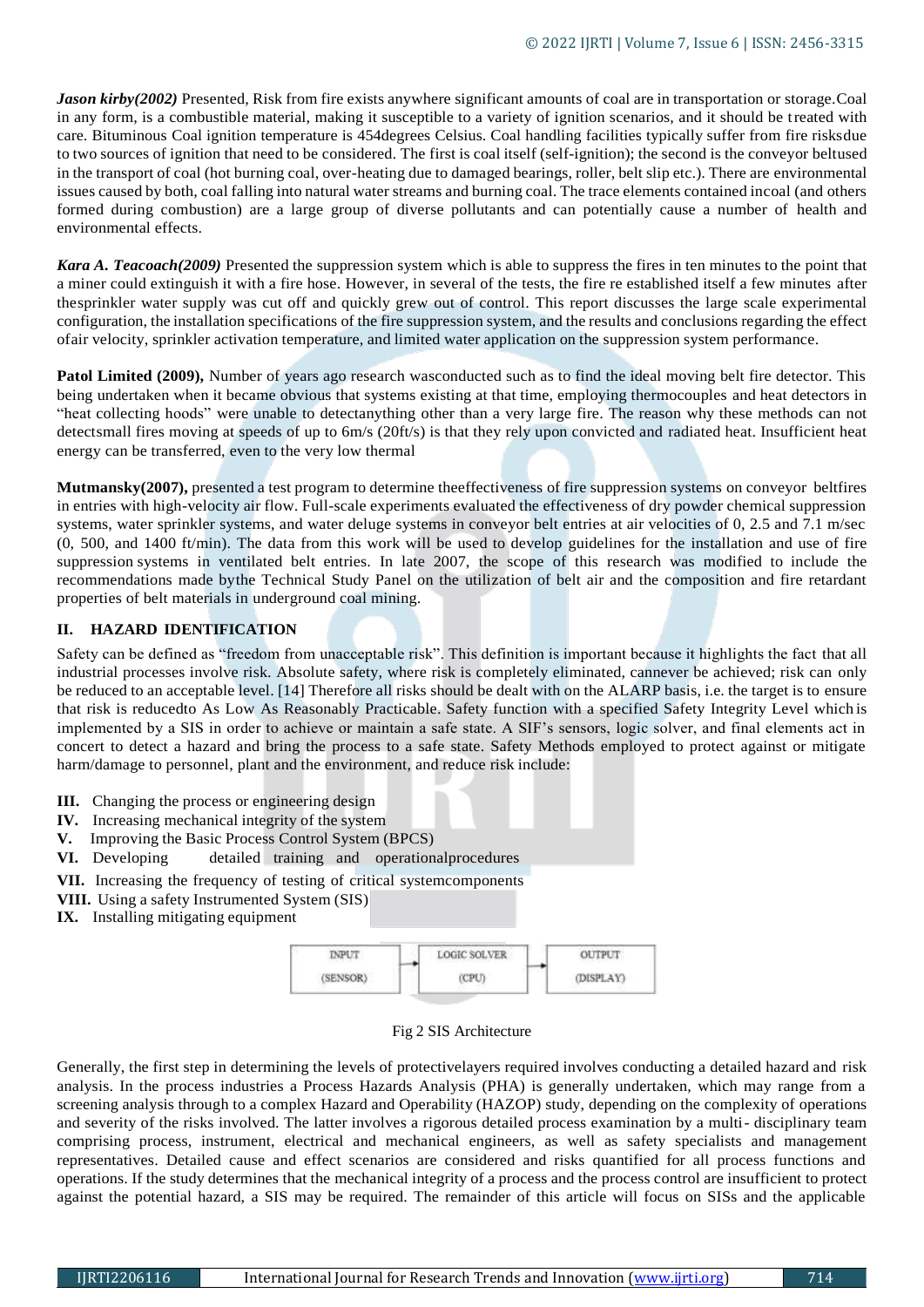standards to establish best practice.

## **III. FIRE HAZARD IN BELT CONVEYOR**



Fig 3 Conveyor belt fire incident

A primary fire hazard in a conveyor belt entry is the belt itself. The fire-resistant level of a conveyor belt will have a significant impact on the occurrence and extent of a belt entry fire, should one develop. The first line of defense in strictly limiting the propagation of fire involving a conveyor belt is to use a conveyor belt of high fire resistance. The safety measures discussed for conveyor belt fire protection and control are systems that encompass redundancy. Early detection of a fire is paramount to determining the nature of a important are all the other requirements and measures that address slippage and sequence switches, fire hose andwaterlines, automatic fire suppression equipment, cleanup of combustibles, proper maintenance, communications, and fire response and preparedness. The combination of all the safety elements discussed is intended to reducethe hazard of conveyor belt entry fires. The success in this endeavor will not only result from the regulations, policies and technologiesemployed, but also from the dedication of the mine operator and miners to belt entry fire safety.

Typical fires in belt entries develop in three distinct stages:

- 1. Early smoldering stages of coal heated, due to overheated equipment or friction, to the point of flaming;
- 2. Early flaming stages of a small coal fire, which ignites a stationary conveyor belt;
- 3. Combined coal and conveyor belt fire, which increases in intensity to the point of sustained belt flame spread.

The introduction of coal makes a fire highly probable. Many different types of fire detector have been tried for conveyors. These attempts, some going back many years, include:-

- 1. Collective reflectors (thermocouple hoods)
- 2. Ionization & optical point smoke detectors
- 3. Point Heat Detectors
- 4. Point Flame Detectors
- 5. Obscuration detectors employing infra-red beams
- 6. Pneumatic detectors with fusible bulbs

In every case, experience has shown that these devices are either unsuited to the environment producing unwanted alarmsdue to dust or fog, or are so insensitive that a fire can propagate and cover many metres of the length of the static conveyor before they are operated. The true solution has been determined to be Linear Heat Detection. (LHD)

# **IV. METHODOLOGY PROPSED**

To reduce conveyor downtime and safe guard the conveyor from fire, Analogue addressable fire water suppression system is proposed over open yard conveyor. Usually ember fire detector installed in the belt conveyor at a distance of 50 meters. If fire detects means it gives an alarm signal to operator, and the operator will suppress the fire lag located the fire source[6]. In this yard conveyor identify the source fire area will takes plenty of time. To avoid fire in coal conveyor transportation and to enrich the performance from production lag. An analogue addressable fire water suppression system is installed at conveyor support to reduce conveyor downtime and safeguard conveyor from fire. Each fire detector having unique IP address by mentioning its location in control station. All fire detectors are grouped into the fire alarm addressing panel. Fromthis panel, the alarm willalert the operator and indicate the exact location of fire occurred nearby sensing detector throughPLC[1], In addition to this system it will used as a fire water suppression system tosupress the fire in particular area instead of suppress the water in whole conveyor. This may be used as effective water suppression system by ON/OFF solenoid coil box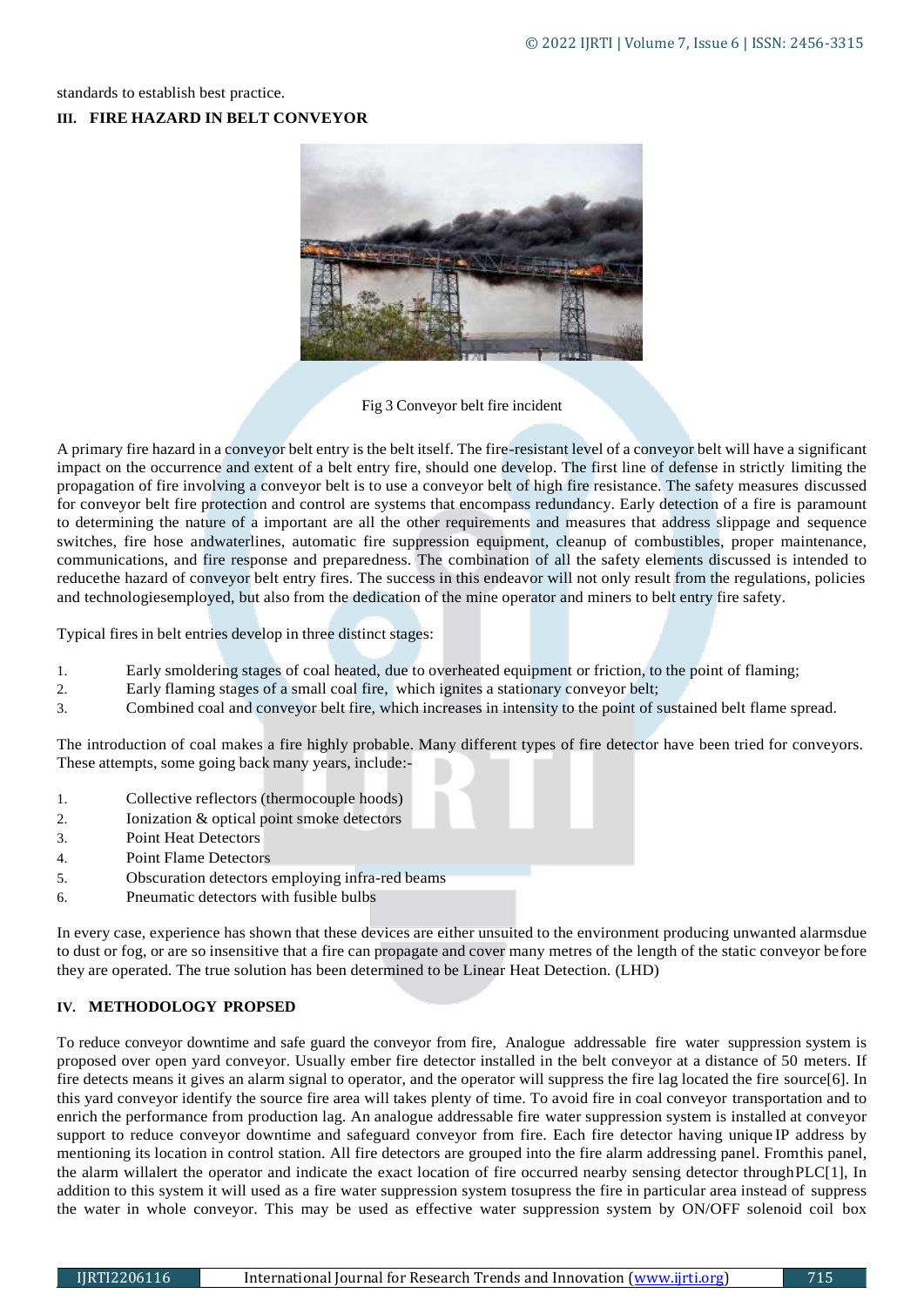

EFDa

assembly[7]. This arrangement is shown in the Fig.5: Block diagram

EFDS

FFD2

EEDI

Fig 6 Conveyor Sprinkler system

Water Suppression System is meant to suppress the coal dust generated during transfer of coal at feed/discharge points of conveyors in various transfer towers. There are several existing methods of controlling dust but many areineffective,costly and have detrimental effects on plant and machinery. An effective system for the control of fugitive dust in industry should meet the following objectives.

- 1. Must be efficient to meet Health & Safety requirements.
- 2. Be practical and simple in operation.
- 3. Have low initial cost.
- 4. Have low operating costs.
- 5. No adverse effects on product quality or plant andmachinery should be created.

#### **CONCLUSION**

**PROGRAMMABLE** LOGIC

**CONTROLLER** (RS485 MODBUS)

The identified hazards existing in the plant which may occurrence of fatal, severe injury & property damage. The design recommendations and safety precautions using control system for prevent this major hazard, to solve this issue, Analogue addressable fire suppression system should be installed on the yard conveyor with necessary detectors and sensors which consumes feasible cost. The control measures implemented in the system are Analogue addressable fire suppression system codedwith a unique address of fire detector integrated with PC system. This system will easily identify the exact location of the fire occurred in the conveyor belt (1025 M length) and suppress the fire to reduce the water consumption. Analogue addressable fire suppression system will be installed on the yard conveyor. This action will help to save the money and also increase the safety &health policy, plant performance, company policy and good public thoughts about the organization.

#### **References**

[1] Yubin Wei ; Wenming Wu ; Tongyu Liu ; Yajun Sun "Study of coal mine belt conveyor state on-line monitoring system of based on DTS", Proc. SPIE 8924, Fourth Asia Pacific Optical Sensors Conference, 89242I (October 15, 2013); doi:10.1117/12.2034277.

[2] Lihua Zhao; "Operation and Maintenance of Coal Handling System in Thermal Power Plant", Procedia Engineering Volume 26, 2011, Pages 2032–2037.

[3] Donald L. Ewart, Jr., Robert Vaughn , "Marston review of Indonesian thermal coal industry" May 2009.

[4] Kennedy G.A., Bedford, M.D. and Jobling, S. (2011) Early-warning detection of fires in coal mines using POC sensors and merged visual-IRimaging technology. In: Proceedings of the 34th International Conference of Safety in Mines Research Institutes, 7-10 December, New Delhi India.<br>[5] Tony Reczek, "Coal Mining Health &

[5] Tony Reczek, "Coal Mining Health & Safety Risk Management 1980 to 2012 a retrospective" Australia, 2012.